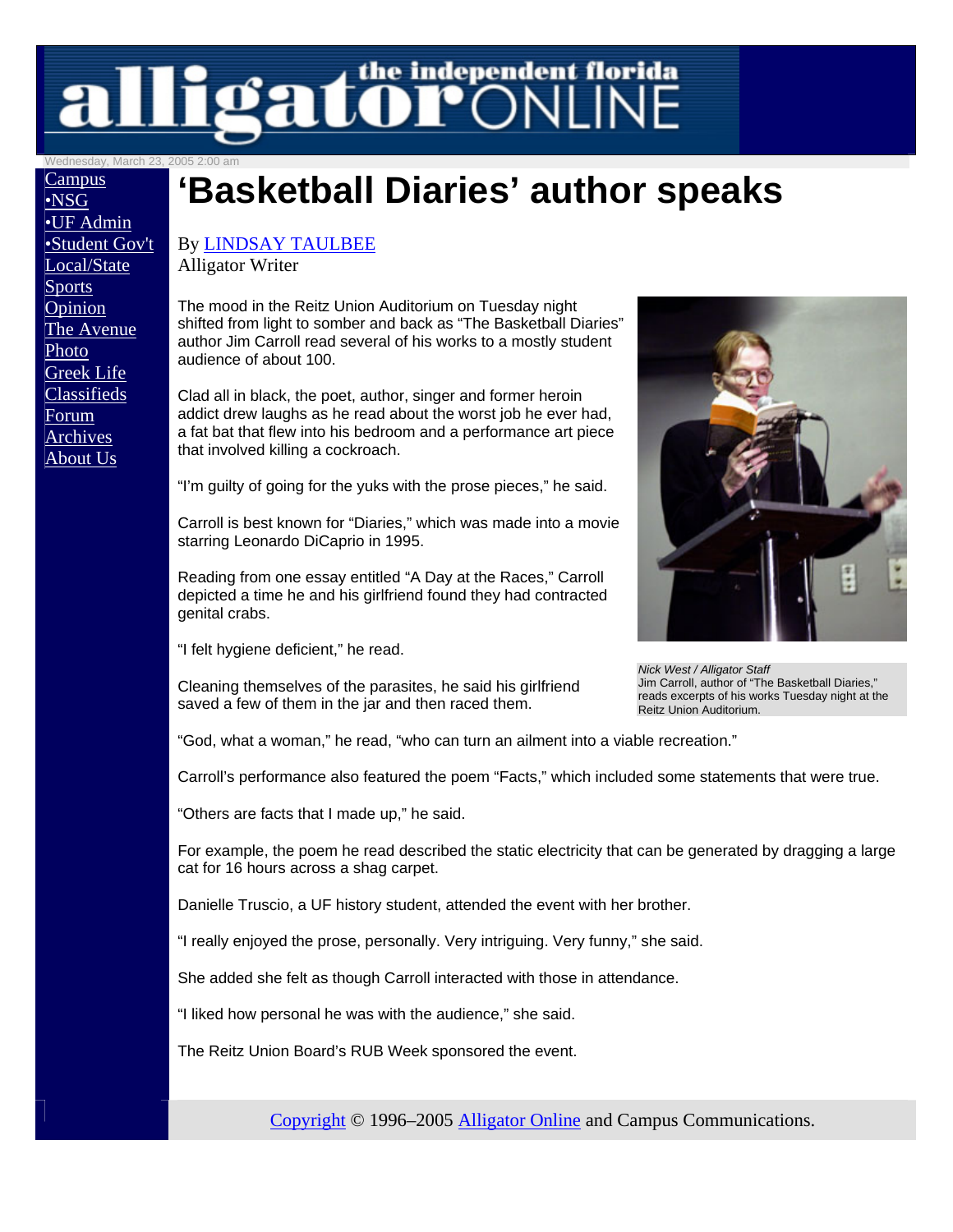# alligator CNLINE

Wednesday, March 23, 2005 2:00 am

**Campus** •NSG •UF Admin •Student Gov't Local/State **Sports** Opinion The Avenue Photo Greek Life Classifieds Forum Archives About Us



#### *Nick West / Alligator Staff*

The mood in the Reitz Union Auditorium on Tuesday night shifted from light to somber and back as "The Basketball Diaries" author Jim Carroll read several of his works to a mostly student audience of about 100.



Party Platforms •Gator Party •Impact Party •Progress Party •Voice Party Executive Ticket •Gator Party •Impact Party •Progress Party •Voice Party Senatorial Candidates •Gator Party •Impact Party •Progress Party •Voice Party View SG election web log (3/15/05)

### **Campus Information**



### **Campus News**

#### Costs of decals, housing, Gator 1 cards to increase

UF students will have to pay the university more next year for some of their basic services, after UF's highest governing board approved increases in Gator 1 Card, housing and parking costs. Students vote again for future leadership

Today is the last day to vote for the Student Government runoff election that will decide who wins control over more than \$11 million in student funds, and so far approximately 8 percent of the student body has voted.

#### 'West Wing' actor to speak at Reitz Union

Actor and activist Josh Molina will speak tonight at 7:30 in the Reitz Union Grand Ballroom about his experiences in Hollywood and his life as a Jewish activist.

#### 'Basketball Diaries' author speaks

The mood in the Reitz Union Auditorium on Tuesday night shifted from light to somber and back as "The Basketball Diaries" author Jim Carroll read several of his works to a mostly student audience of about 100.

#### Dance Marathon kicks in

The 11-day countdown to the 11th annual Dance Marathon began with line dancing on Turlington Plaza on Tuesday. Between classes, morale captains — students in charge of spirit events and choreography — performed last year's line dance to a medley of songs.

#### Professor advances PC

A UF engineering professor is using the concept of ordered chaos to develop a new computer prototype.

#### UF sophomore aids in debate

There was no debate as to what Brianna Coakley wanted out of college. As a senior in high school, she visited colleges and immediately spoke with their debate team coaches.